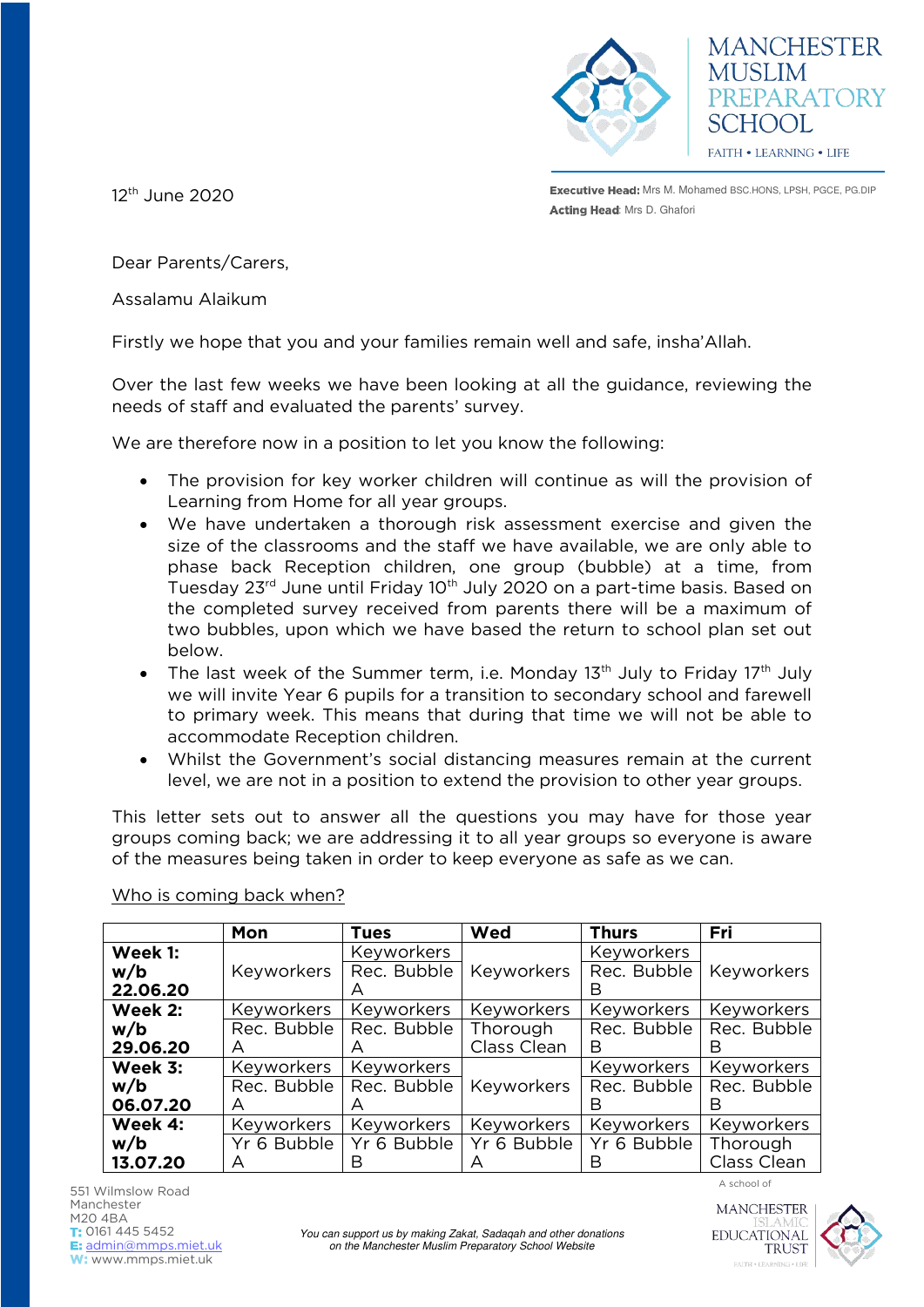

**Executive Head:** Mrs M. Mohamed BSC.HONS, LPSH, PGCE, PG.DIP Acting Head: Mrs D. Ghafori

# What happens with Reception Keyworker children?

If you wish your child to be in every day, Monday to Friday, they have to remain in the Key Worker group (mixed Year group) and will not be able to attend with their year group in line with government guidelines of not mixing different bubbles. This means, that a child cannot attend both the key worker group and the Reception bubble.

## Who will be teaching my child?

Parents of children coming back to school will receive a separate email to let them know which teaching staff will be allocated to their child's bubble. We are intending to ensure that staff leading each bubble is familiar with the children. However, if a staff member is unable to attend for a genuine reason, this may not be possible.

## What are the drop off and pick up arrangements?

Children will need to be brought into school via the staff car park. A member of staff will be at the gate to greet the children and direct them to the hand sanitizing station.

Please ensure that you queue on the crosses marked in the car park and do not stand in groups near the entrance gate. Please leave promptly after drop-off and pick-up; everybody needs to respect social distancing rules in order to keep everyone as safe as possible.

Arrival and departure times will be staggered; your time will be indicated when you receive the additional email.

Keyworker drop offs and pick-ups will remain the same, through the staff car park and main gate into the playground. However, we ask parents not to enter the building, but drop off their child at the main gate.

You will also be given a pick up time – it is essential that parents pick up their children PUNCTUALLY at the allocated time, to respect social distancing rules and keep everyone as safe as possible.

The above applies to drop-off and collection on wet days.

# Does my child wear school uniform?

We have been advised that children should come to school in their own clothes. This is to minimise the amount of lost property and handling of clothing and enable parents to provide clean clothing every day.

Children should wear clothes that are suitable for PE and outdoor learning activities.

If your child wears a coat, they will place it on the back of their chair in the classroom. Cloakrooms will not be used. It is vital that all clothing which may be removed, e.g. sweatshirts, cardigan, coats, are named.



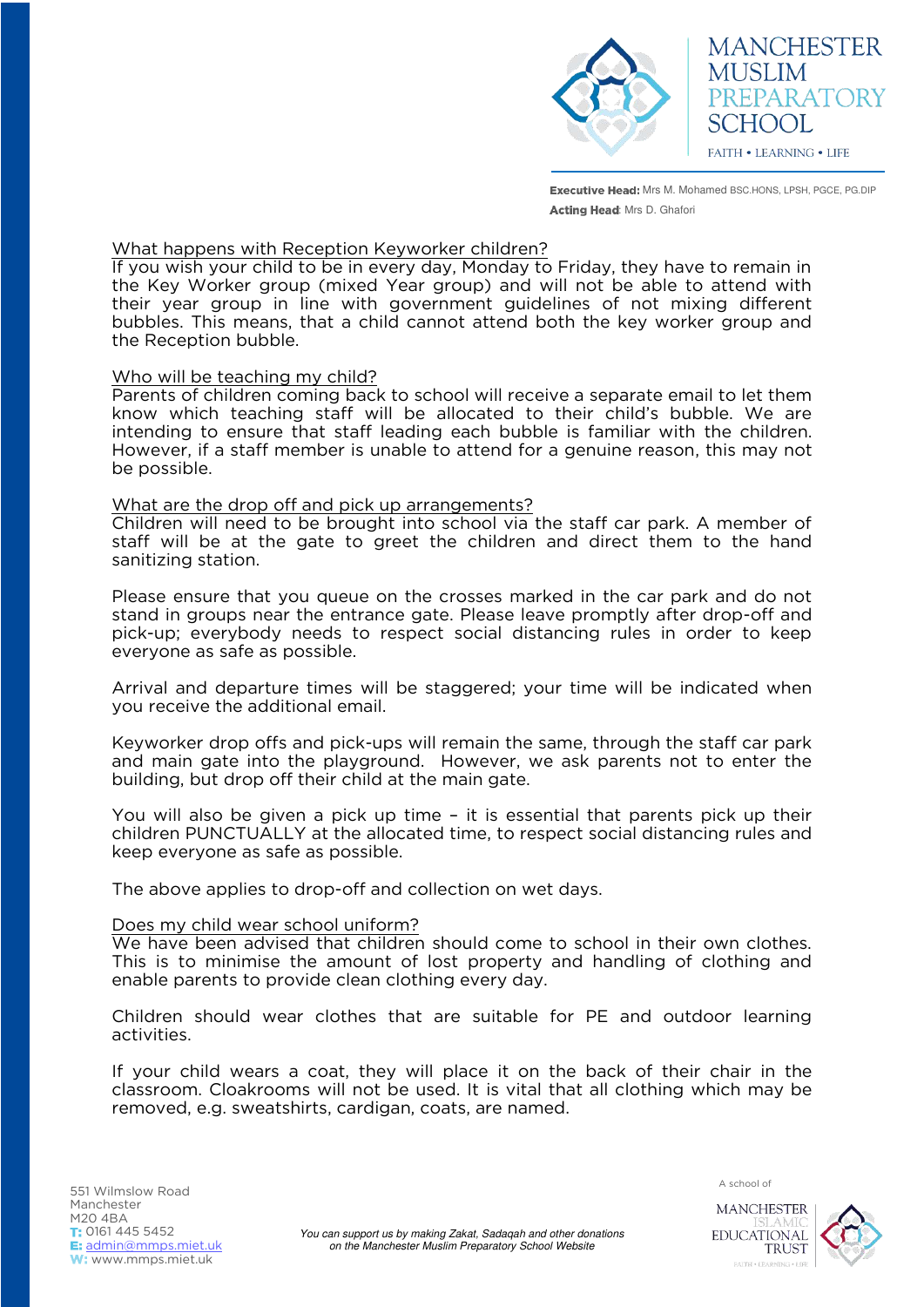

**MANCHESTER MUSLIM** PREPARATORY SCHOOL **FAITH • LEARNING • LIFE** 

**Executive Head:** Mrs M. Mohamed BSC.HONS, LPSH, PGCE, PG.DIP Acting Head: Mrs D. Ghafori

# What are lunch time arrangements?

School lunches will not be provided and children need to bring in packed lunch in a disposable plastic- or paper bag. They will also need to bring in a named water bottle. The dining room will not be used for dinners and pupils will eat in their classrooms supervised by lunch time staff.

# How will the children be organised at playtimes and lunchtimes?

Timetables have been prepared for keyworkers and bubbles. Playtimes and lunchtimes have been staggered in order for the outdoor space not to become overcrowded. Bubbles will be given their own designated areas when they are outside. They will not have allocated squares or stars to sit on (as seen on social media). Instead, they will be encouraged to play sensibly, at a distance and without physical contact. However, bearing in mind the age of the children, social distancing will be encouraged but cannot be expected to be followed consistently by children.

How will school manage the use of pencils, rulers and other stationery items? Every child will have an individual, re-sealable plastic bag with their own stationery items in. This will be provided by school.

# What does my child need to bring to school?

A named water bottle, lunch in a disposable bag, fruit for snack time, coat for rainy days and a small, labelled hand sanitizer (should they wish to do so) which can be kept in school.

# *Please do not let your child bring any other items in from home.*

#### Will the staff be wearing PPE?

We are aware that particularly our younger children will find social distancing difficult and staff often work closely with individual children. In addition to that almost all our staff and children belong the BAME community which has been identified as being at greater risk from Covid-19, and we are therefore providing our staff with PPE.

#### Can I come to the office window?

The school office window will not be open for enquiries. Please use the phone or email admin [admin@mmps.miet.uk](mailto:admin@mmps.miet.uk) if you have a query.

Should you need to drop anything off, leave it at the main gate (staff car park), ring the buzzer, let admin staff know what you have left and who it is for. Please avoid doing this if you can as it will only add to the risk factors.

#### What hygiene routines are going to be in place for my child?

Every child will use sanitizer upon entry of playground in the morning and then wash their hands on entering and leaving the classroom. They will be reminded frequently how best to wash their hands and staff will remain vigilant that this is being done. Children will be able to have access to hand sanitizer, whether it be their own or the classroom supply.